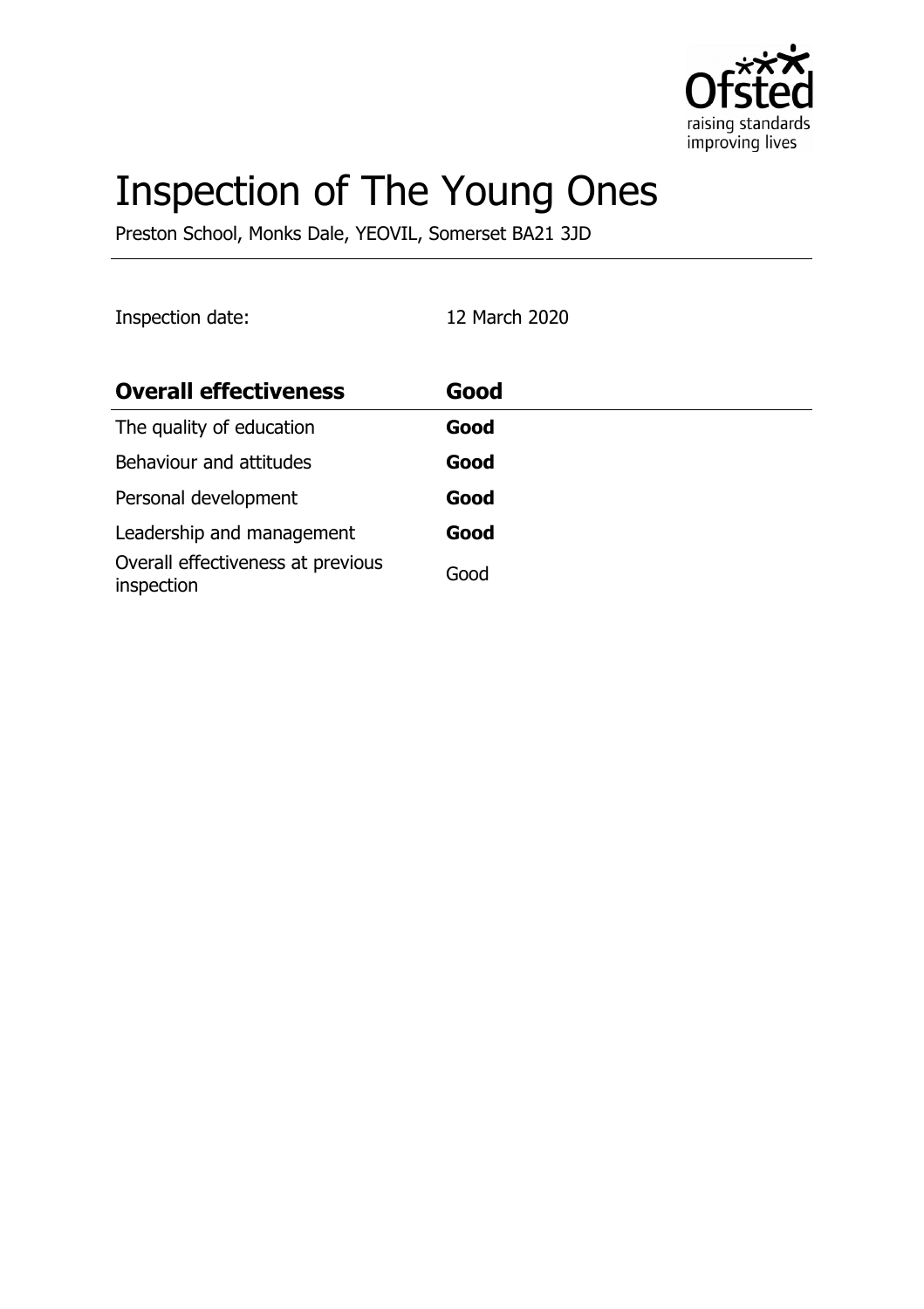

## **What is it like to attend this early years setting?**

### **The provision is good**

Children arrive happy, and confidently separate from their parents and carers as they eagerly talk to the staff. Even young children who are new to the setting are inquisitive and want to take part in the activities, enthusiastically putting themselves forward for tasks. For example, they say, 'Me take it' and push a small wheelbarrow full of compost. When they get to a slope, they push harder and feel proud of their achievement. Children explore, make choices, and decide where they want to learn, going indoors to fetch resources they need outside.

Children enjoy learning and clearly show they are having fun. Activities continue until they decide they have completed them to their own satisfaction. Staff skilfully add resources to extend children's interest and learning. For example, they provide weighing scales for children who are using wet and dry sand. Older children then work out how many scoops of the different sand they need to make the scales balance. Children enjoy being active and understand the effect exercise has on their body. Staff repeat good physical activities with them, and children join in with words and actions, anticipating what comes next. They engage well, listen to instructions, and watch adults to copy what they are doing. They display good concentration, coordination and control, developing their physical skills successfully.

## **What does the early years setting do well and what does it need to do better?**

- $\blacksquare$  The manager monitors children's development well to ensure they are all progressing as they should be. The special educational needs coordinator has a good understanding of her responsibilities. She works successfully with staff, parents and outside agencies to ensure children receive any additional support they need to help them to catch up. For example, staff have had training to understand how children process language and learned ways to support them better.
- Good partnerships with parents have a significant impact on children's well-being and learning. For example, parents confirm they exchange good information with staff to be able to support their child's learning and care at home and at the setting. They comment that their children are excited to arrive, and that staff are extremely supportive, for example, with potty training.
- Children make predications and test their ideas, while being supported effectively by staff. For example, they suggest that making a castle from dried rice will not work and laugh with delight when they find out they are right. Staff encourage good mathematical language and children use it correctly. Children demonstrate their understanding by using words later in their play, such as 'small', 'medium' and 'large'.
- $\blacksquare$  Children behave well and staff support them effectively in understanding their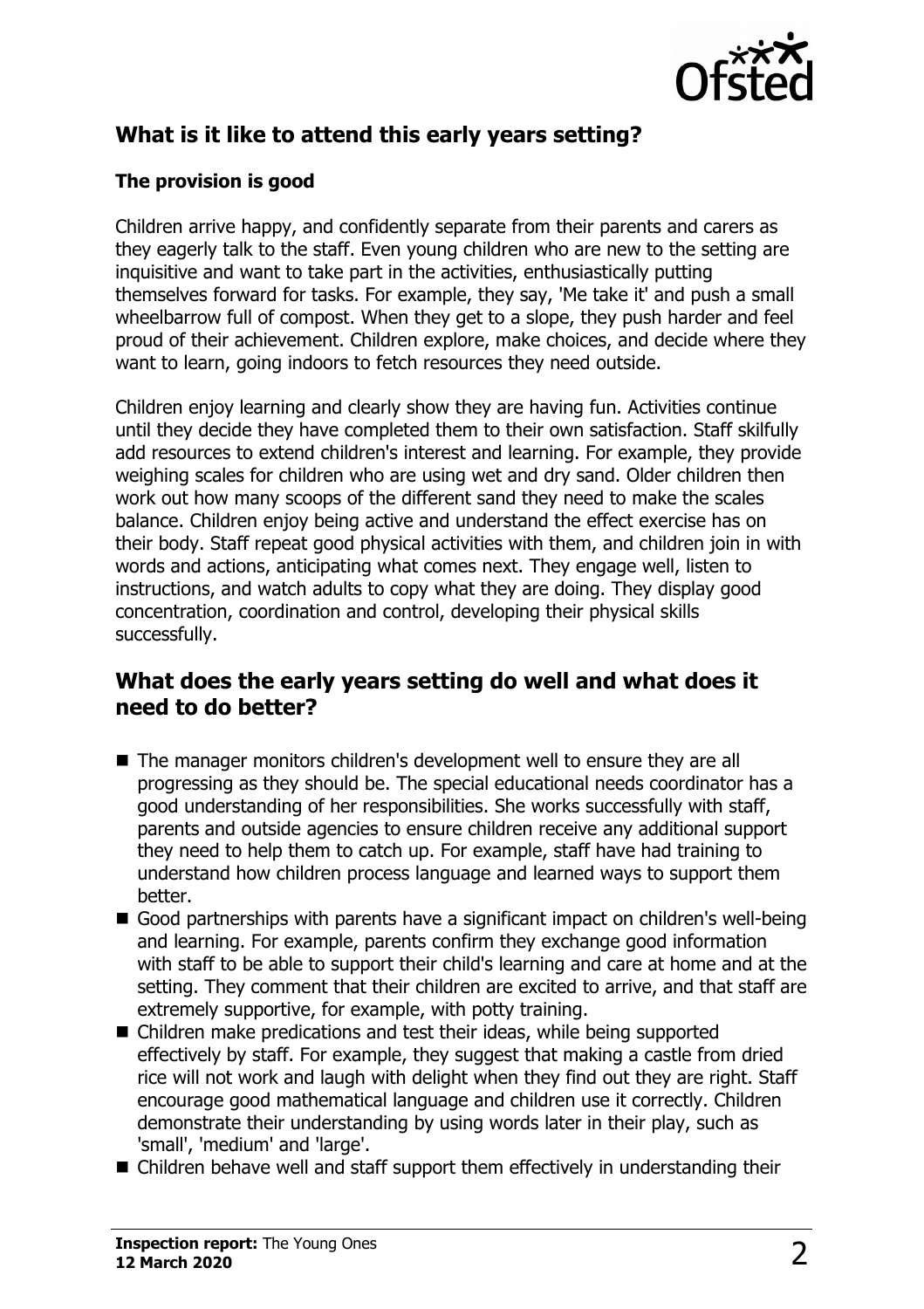

expectations. However, staff sometimes resolve any conflicts for older children too quickly, missing the opportunity for them to consider what to do for themselves. Also, when children make suggestions to solve problems, some staff do not follow this through for children to see if it works. For example, staff say that a broken piece of train track cannot be mended and they take it away, even though children suggest using glue.

- Staff make good use of routines, such as snack time, to support children's learning further. For example, children have a good understanding of hygiene, such as cleaning the tables with water and washing their hands. Staff encourage them to count how many children are present and find the corresponding number of plates and cups. Children use tools safely and make healthy choices when making their own sandwiches. They use their imaginations, creating faces with cucumber, and then use a camera to take a photograph and print it off.
- $\blacksquare$  Children are confident communicators. They engage in conversations with staff and ask and answer questions. Older children who speak additional languages, speak and even read some English clearly and effectively. Children gain a positive awareness of their cultural background, and staff invite parents to bring in traditional foods and activities.
- Children are eager to listen to familiar stories and concentrate well. Staff pause for children to fill in words and suggest what comes next. However, despite books being available, staff miss opportunities to encourage children to use them independently in their play and activities.

## **Safeguarding**

The arrangements for safeguarding are effective.

The manager continues to review the suitability of her staff team, who have all been at the setting many years. All staff have had recent safeguarding training. This has updated and secured their understanding of the procedures to follow to keep children safe, including the use of mobile phones. They know what signs and symptoms may concern them that children are at risk of harm and what to do to help protect them. The manager takes effective and quick action when needed. Staff help children to learn to keep themselves safe. For example, they include them in doing risk assessments of the garden, teach them to hold scissors correctly, and help them to learn about dangers while cooking.

### **What does the setting need to do to improve?**

#### **To further improve the quality of the early years provision, the provider should:**

- $\blacksquare$  help older children to resolve conflicts independently and find out if their ideas for solving problems work
- encourage children's use of books more frequently.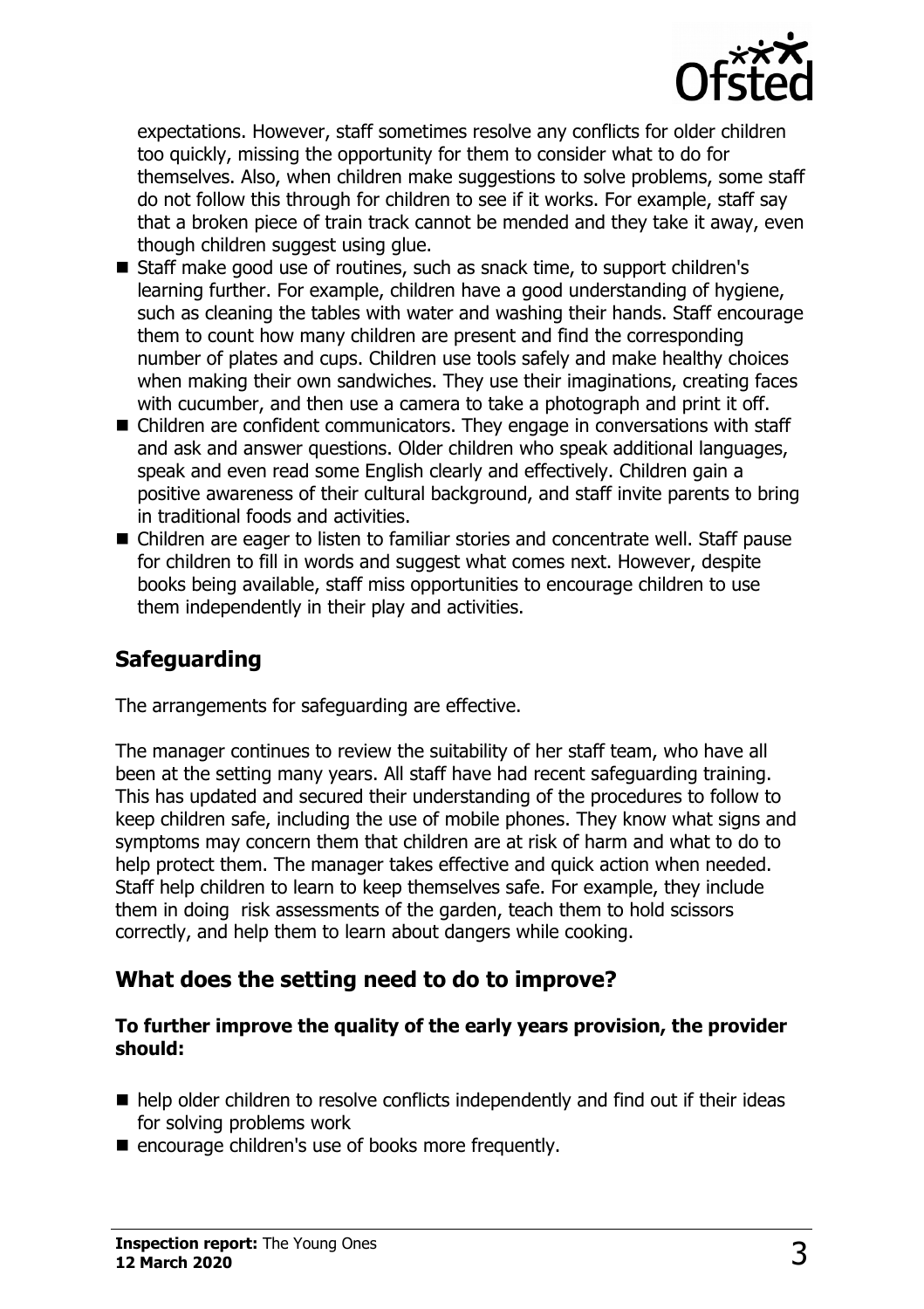

| <b>Setting details</b>                         |                                                                                      |
|------------------------------------------------|--------------------------------------------------------------------------------------|
| Unique reference number                        | EY365283                                                                             |
| <b>Local authority</b>                         | Somerset                                                                             |
| <b>Inspection number</b>                       | 10074037                                                                             |
| <b>Type of provision</b>                       | Childcare on non-domestic premises                                                   |
| <b>Registers</b>                               | Early Years Register, Compulsory Childcare<br>Register, Voluntary Childcare Register |
| Day care type                                  | Full day care                                                                        |
| Age range of children at time of<br>inspection | 2 to 14                                                                              |
| <b>Total number of places</b>                  | 26                                                                                   |
| Number of children on roll                     | 12                                                                                   |
| Name of registered person                      | Bowditch, Jane                                                                       |
| Registered person unique<br>reference number   | RP511952                                                                             |
| <b>Telephone number</b>                        | 01935 433 365                                                                        |
| Date of previous inspection                    | 22 April 2016                                                                        |

## **Information about this early years setting**

The Young Ones is a privately owned setting and registered in 2007. It operates from a self-contained classroom situated in the grounds of Preston Comprehensive School in Yeovil, Somerset. It is open Monday to Friday during term time from 9am until 4pm, with out-of-school care offered from 3.15pm until 6pm. There is also a play scheme operating Monday to Friday from 8am to 6pm during the school holidays. The setting receives funding to provide free early education for children aged three and four years. There are six members of staff, of whom five hold an early years qualification at level 3.

## **Information about this inspection**

**Inspector** Elaine Douglas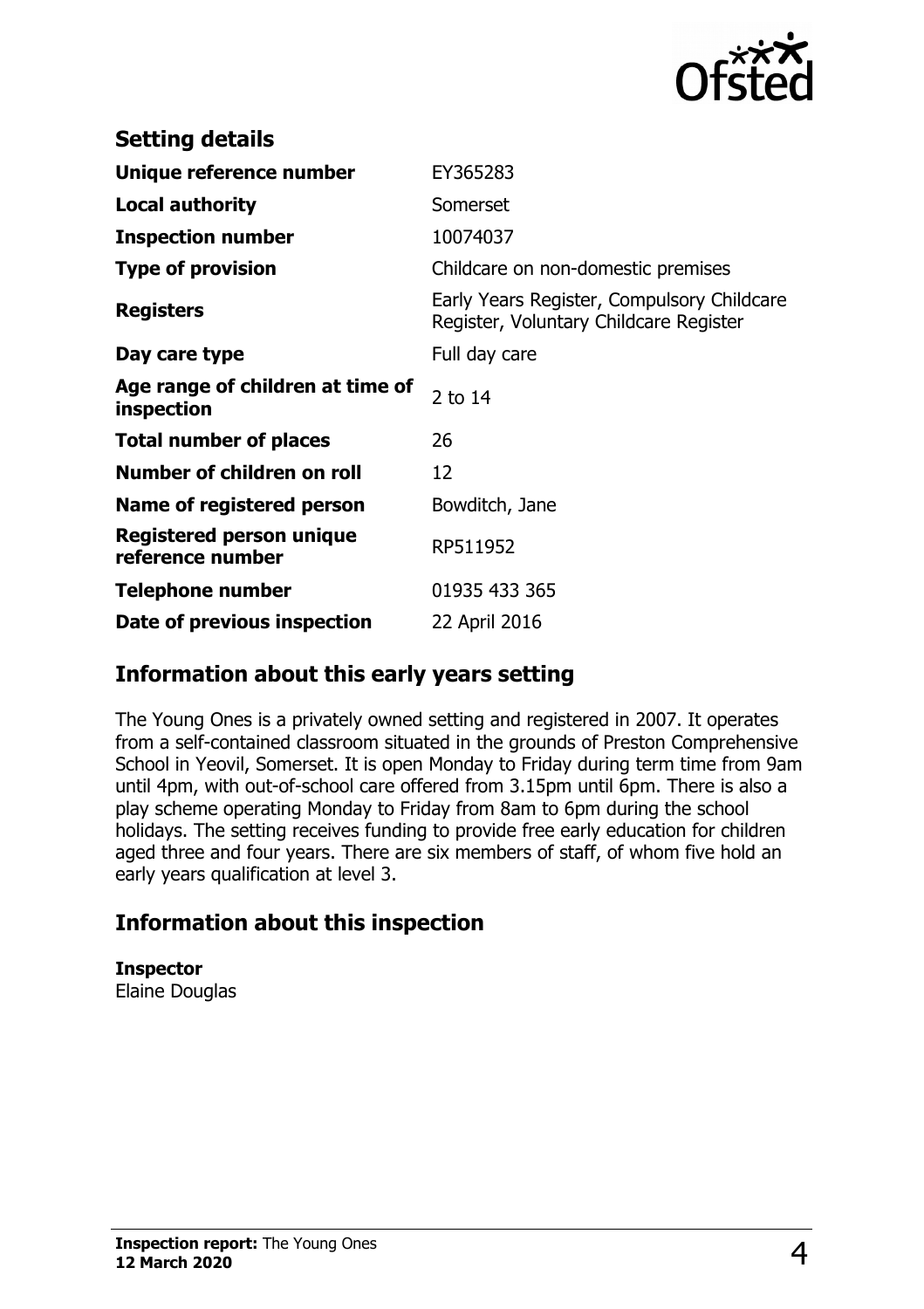

### **Inspection activities**

- $\blacksquare$  The inspector observed activities and the quality of teaching indoors and outdoors.
- $\blacksquare$  A learning walk was carried out with the manager to understand how they plan their curriculum and environment.
- Parents' feedback was sought and the inspector held discussions with staff at convenient times.
- $\blacksquare$  The inspector held a meeting with the manager to discuss leadership and how they monitor and improve their provision.
- Documentation was sampled, including safeguarding information, staff records and training certificates.

We carried out this inspection under sections 49 and 50 of the Childcare Act 2006 on the quality and standards of provision that is registered on the Early Years Register. The registered person must ensure that this provision complies with the statutory framework for children's learning, development and care, known as the early years foundation stage.

If you are not happy with the inspection or the report, you can [complain to Ofsted.](http://www.gov.uk/complain-ofsted-report)